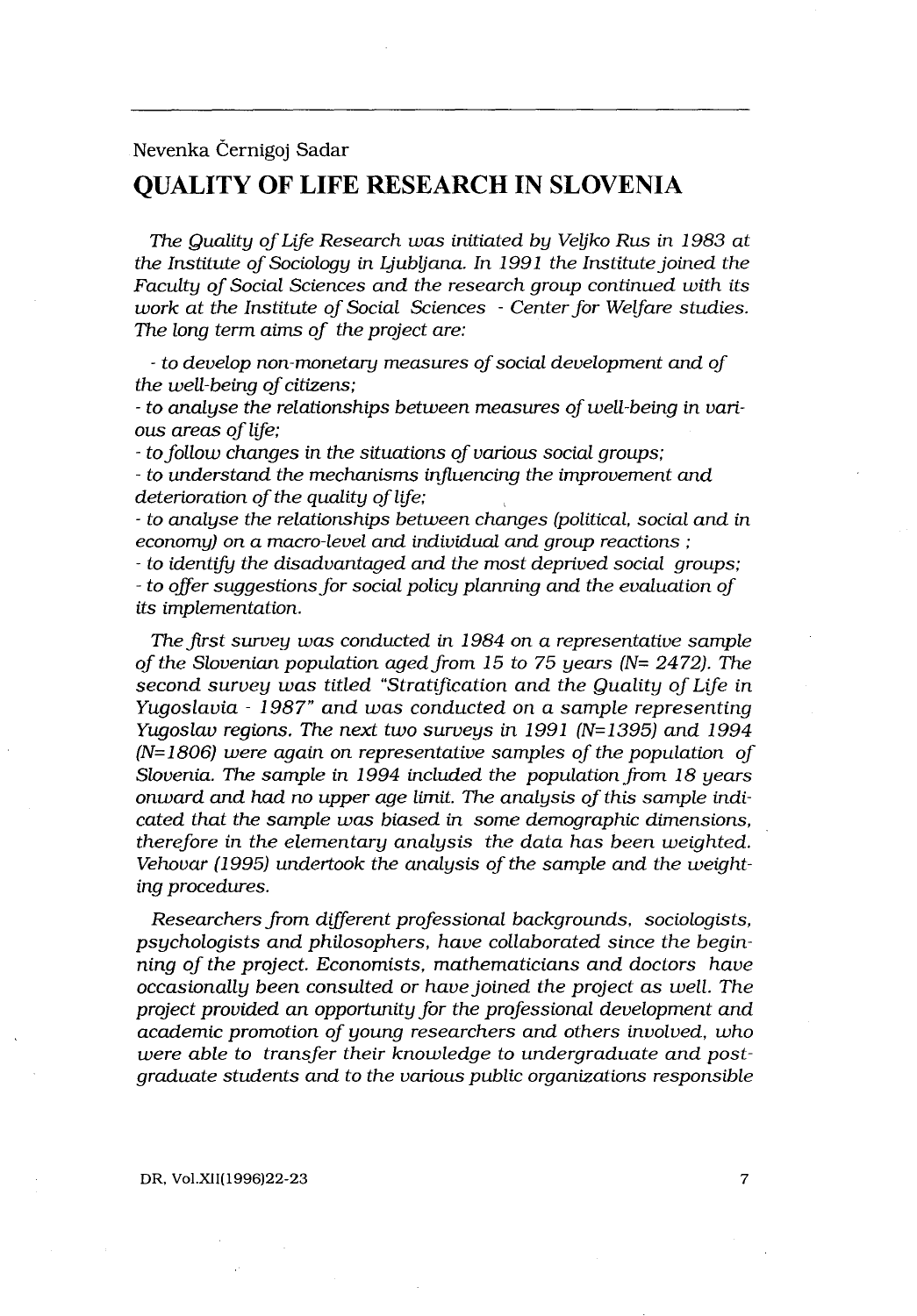for the implementation of social policy measures. The concept quality of life has also been used outside the social sciences, in medicine, technology and in economics (Svetlik, 1995).

The results of the researchers' work number about 350 bibliographical units published in scientific or professional journals and books in Slovenia and abroad. In Slovenia most of the results are presented in Družboslovne razprave (Social Sciences Discussions) numbers 4 and 12 . A Quality of Life Studies bibliography from 1983 to 1992 edited by Cernigoj Sadar was published in the bilingual (Slovenian/English) Welfare Studies Center Bulletin, No .5, 1992. The tenth anniversary of the empirical surveys was celebrated with Kakovost življenja v Sloveniji (1995) (Quality of Life in Slovenia), a book edited by the recent project coordinator Ivan Svetlik. In the following monograph the leading themes are taken from this book, however most of the articles have been abbreviated and some new analyses of the empirical data have been added.

## CONCEPTUAL FRAME OF REFERENCE

In the first Quality of Life in Slovenia research in 1984 we adapted the Swedish model - the Level of Living Study - which put forward man's/woman's capacity to satisfy various needs. In the Swedish welfare research three constitutive elements of an individual's level of living were taken into account: the individual's resources, the context and the most essential living conditions. The fist Level of Living study (1968) was inspired by Titmuss's concept of `command over resources'. Level of living was defined as "the individual's command over resources in the form of money, possessions, knowledge, mental and physical energy, social relations, security and so on, through which the individual can control and consciously direct his living conditions" (Johansson, 1970:20, citation from Erikson & Aberg, 1987)). Erikson and Aberg (1987:3) emphasised the importance of context:

"The context refers to conditions that reflect the labour market, the housing market, the educational system, and the health care system. Individual's resources and the conditions for making use of them together determine the scope of individuals for directing their own lives". Partly influenced by a group of experts on social indicators at the United Nations and partly influenced by the most important problems in all industrialised societies, the following areas or components of life were included in the research:

Health and the access to health care

Employment and working conditions

Economic resources

8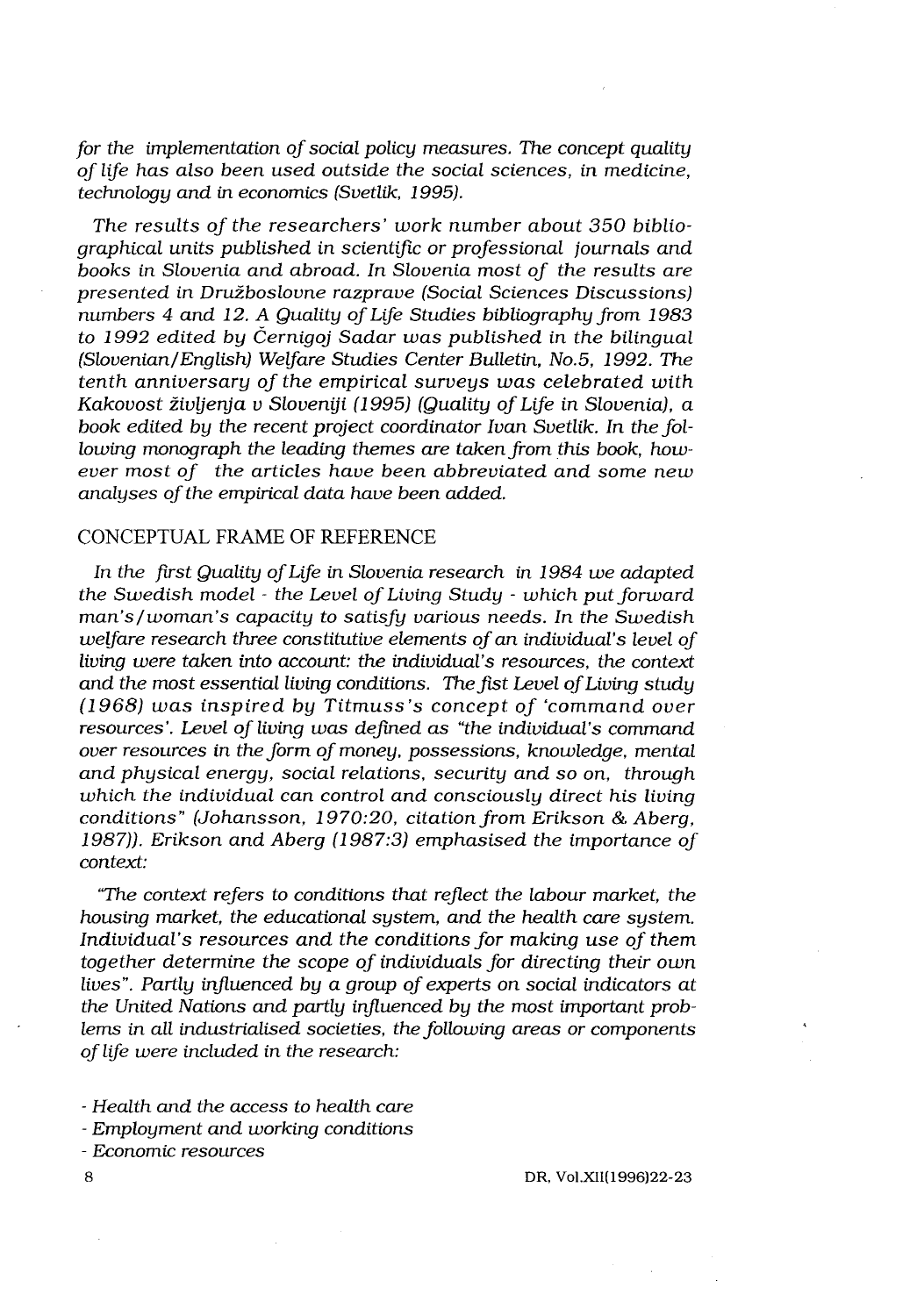- Education and skills
- Family and social integration
- Housing and neighbourhood facilities
- Security of life and property
- Recreation and culture
- Political resources

The same areas, covered mostly by the same indicators, were included in the first questionnaire on Quality of Life (1984) in Slovenia. In the Slovenian approach besides, the access and control over resources, the reflective participation of men and women in both private and public life has been emphasised (Černigoj Sadar, 1992).

In the first theoretical discussions in Slovenia on quality of life (Antončič & Boh, 1991; Kolarič, 1984: Rus, 1984) and in the interpretations of the first empirical results the concept of basic needs (Allardt, 1995; Maslow, 1954; Mc Call, 1986) has been taken into account; however the level of need satisfaction together with the subjective evaluation of various areas of life had not been sufficiently elaborated as a research tool until the nineties. The concepts most often cited by Slovenian researchers are Allardt's concepts of Having, Loving and Being (Allardt, 1995:89-91):

" Having refers to those material conditions which are necessary for survival and for avoidance of misery. It covers needs for nutrition, air, water, for protection against climate, environment, diseases, etc." For this group the author proposes the following measures: economic resources, housing conditions, working conditions, health, education, and measures pertaining to biological and physical environment.

"Loving stands for the need to relate to other people and to form social identities. The level of need satisfaction can be assessed by measures denoting: attachment and contacts in the local community, with the fellow members in associations and organizations, attachment to family and kin, active patterns of friendship and relationships with work-mates.

Being stands for the need of integration into society and to live in harmony with nature. The positive side of being may be characterized as personal growth, whereas the negative aspects stands for alienation". The following indicators belong to this group: participation in decisions and activities influencing an individual's life, and opportunities for meaningful work and leisure-time pursuits and for enjoying nature.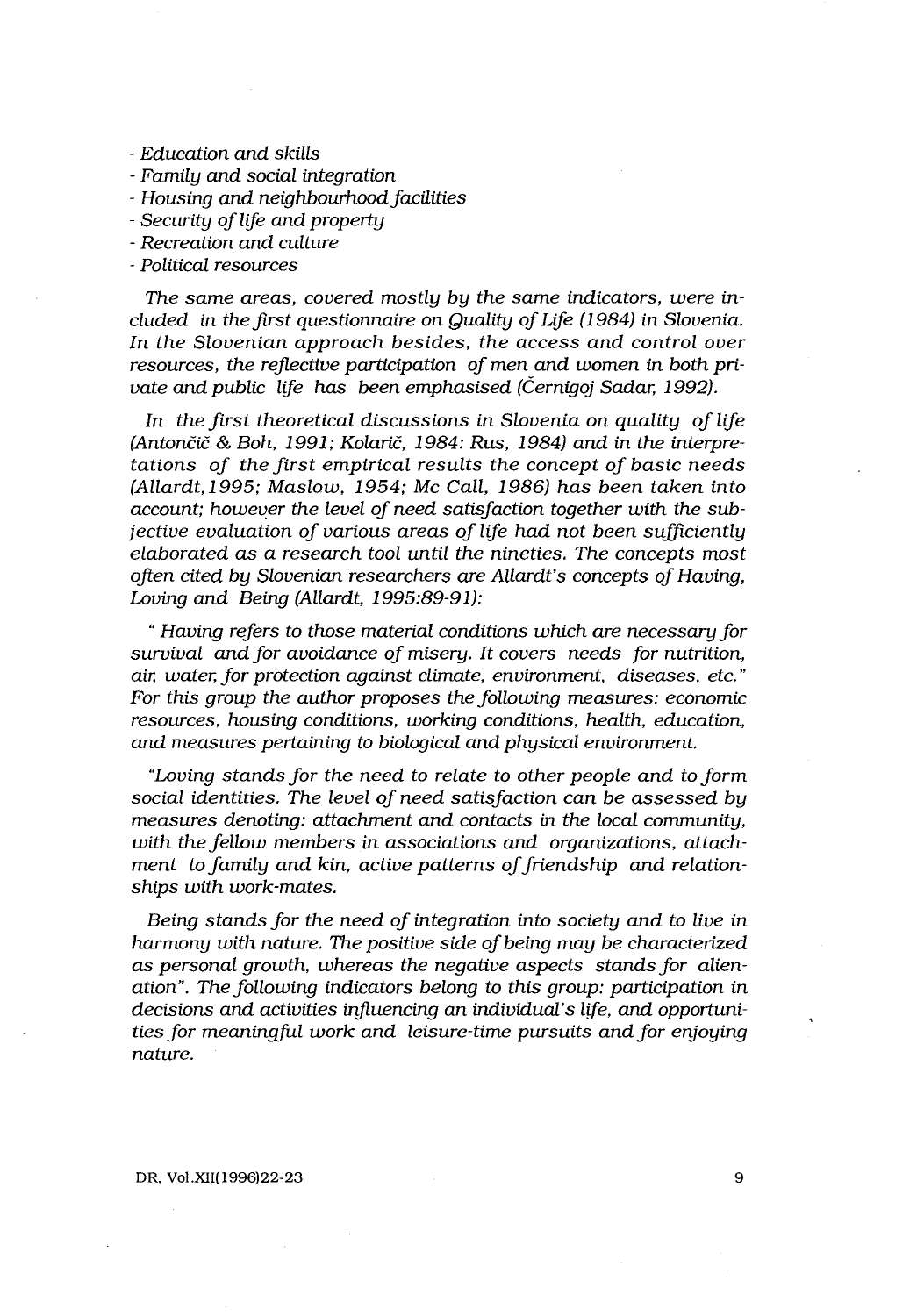The author suggests that in order to assess the level of human welfare we need objective measures of external conditions (usually designed by experts or researchers) as well as subjective evaluations by citizens themselves. The word 'objective' also refers to reports of real conditions and overt behaviour, while the word `subjective' refers to evaluations - subjective feelings of satisfaction/dissatisfaction, feelings of happiness /unhappiness - or to personal growth, wants, aspirations, and attitudes.

The recent Slovenian Quality of Life study is concerned with resources and the needs of the individual<sup>1</sup>. The interviewee himself /herself describes and evaluates his/her well-being . To give a picture of individual well-being, both objective and subjective indicators are used. The studies in particular areas of life also use the statistical data on aggregate level. However, to understand the level of satisfaction, we need to know, apart from the information about resources, at least one of the following : with whom (or with which group) the individual compares himself/herself, what is the goal-achievement gap, and the level of adaptation to sources of satisfaction. In our survey we have no direct measures to answer these questions. However, our conceptual approach enables research into social inequality and the way of life determined by the social structure as well as the research into life styles constituted by subjective preferences and values (Novak, 1995).

### CHANGES IN THE RESEARCH APPROACH

In the first three surveys (1984, 1989, 1991) the cross sectional approach had been used. In the last empirical research (1994) we were interested in the dynamics of processes in the lives of the interviewees, therefore the cross-sectional approach was combined with an event-oriented observation design<sup>2</sup>. Retrospective data on the representative sample from 1974 to 1994 has been obtained for the domains of education, employment/working conditions, family (cohabitations, marriages, children), housing mobility, housing conditions, spatial mobility, and some aspects of leisure . In addition to the primary representative sample, retrospective data on the educational and employment careers of coresident partners of the respondents has been collected.

During the last ten years the content of the questionnaire has changed; however, the main core questions have remained unchanged. The questionnaire "Quality of Life in Slovenia 1994" has the following chapters: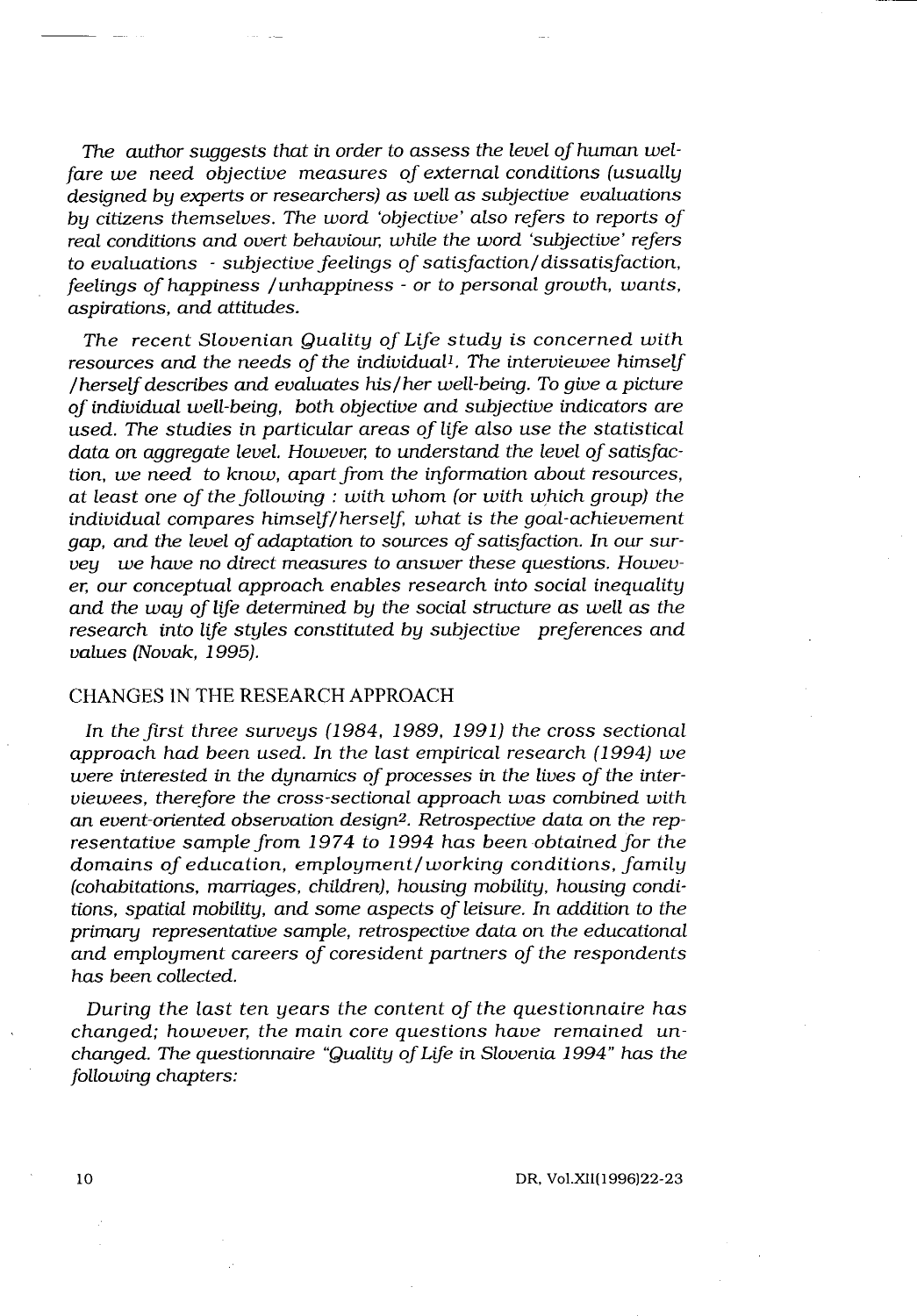A. Conditions while growing up B. Regional and housing mobility C. Housing conditions and neighbourhood (living environment) D. Partnership and household E. Children F. Health G. Education H. Working status and career I. Present work situation J. Economic resources K. Safety L. Leisure M. Final questions: general satisfaction with life, control over one's own life, and personal/family plans for the next few years

The questionnaire is translated into English and available at the Institute of Social Sciences' Center for Welfare studies, Faculty of Social Sciences in Ljubljana. The members of the research team are interested in exchanging the ideas and undertaking comparative research on various aspects of quality of life with academics and practitioners in Europe and from other parts of the world.

# THE CONTENT OF THE CHAPTERS

The articles in this monograph are very heterogeneous. However, they give an overview of the most relevant themes on quality of life discussed among social science professionals in Slovenia and cover the most recent studies based on empirical material.

The articles are divided into two groups according to their research approach. In the first part the articles based on crossection design and comparisons of living conditions in 1984 and 1994 are presented. The first articles cover the area of formal production, material quality of life and quality of life in living environment.

Ivan Svetlik, in "Quality of Working Life", analyses the opportunities for the satisfaction of material, security, societal and personal needs of employees.

Srna Mandic, in "The Changing Quality of Life during Transition' - The Housing Component", discusses the changes between 1984 and 1994 in the housing properties, referring to physical attributes and housing tenure characteristics .

Barbara Verlic Christensen, in "Quality of Life in the Living Environment of Slovenia", follows trends of urbanisation through an analysis of urban standards in Slovenia and with reference to cyclical model of development.

DR, Vol .XII(1996)22-23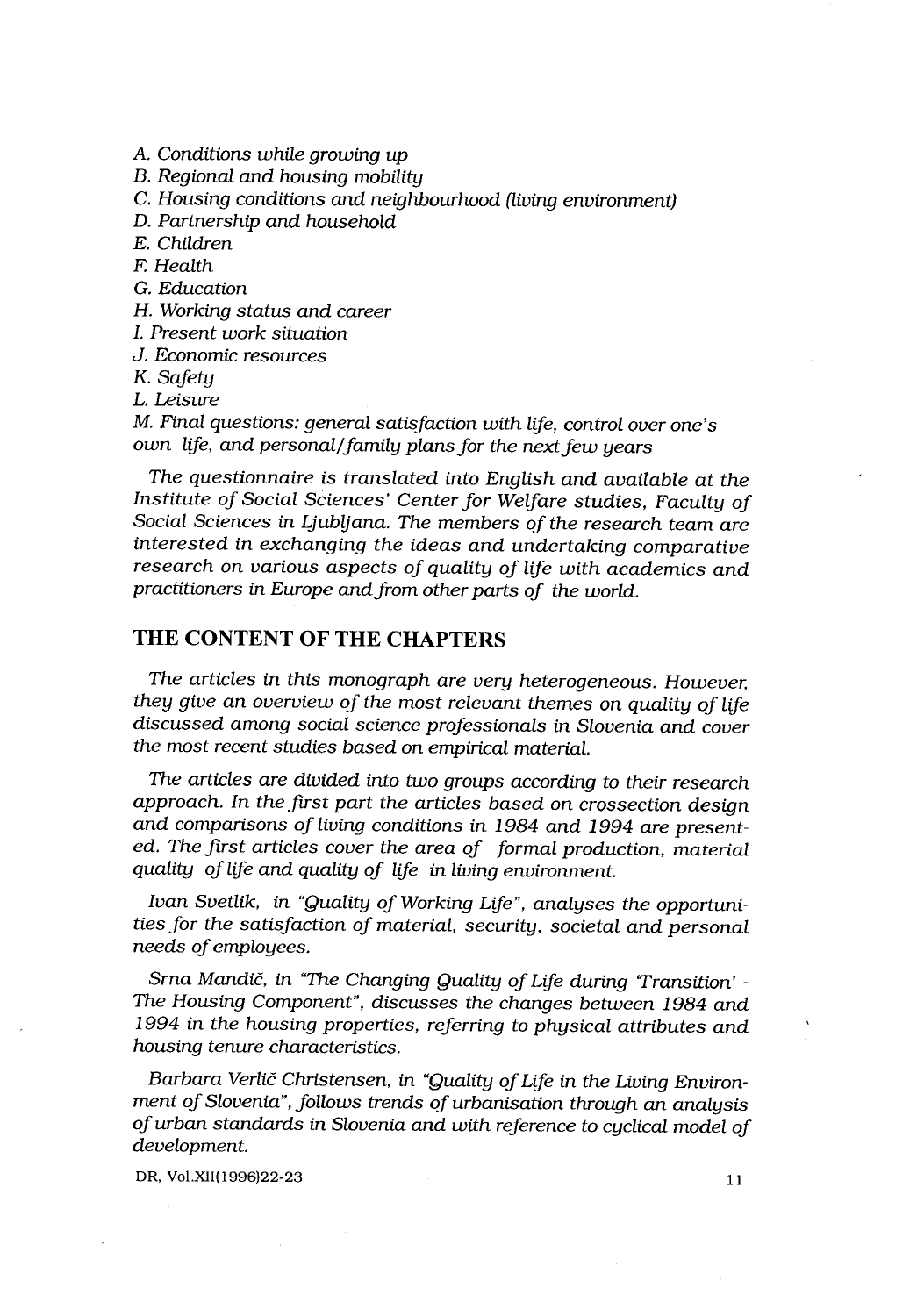Tadeja Kolenc and Meta Gnidovec describe the nature and characteristics of Slovenian victims of crime in "Security of Life in Slovenia" .

The next three articles deal with various aspects of disadvantages in life, the accumulation of deprivation, poverty, and their social consequences. Nevenka Cernigoj Sadar and Alenka Bresar Iskra in " Material Quality of Life in Various Life Cycles" focus on housing standards, financial resources, and the employment of seven groups in various life cycle stages and their evaluations of living conditions.

Mojca Novak, in "Poverty: Facts and Feelings", considers objective and subjective aspects of poverty. She compares the socio-structural characteristics of those who are categorized as poor on the basis of household income per head (below 50 percent of median) and those who are categorized as poor on the basis of their reporting a lack of money to make ends meet.

Martina Trbanc, in "Social Exclusion: The Concept and Data Indicating Exclusion in Slovenia", describes the extent of the material, social and interpersonal dimensions of exclusion and identifies the demographic and other socio-economic aspects of most disadvantaged groups.

The last three articles discuss the themes of health, leisure and general satisfaction with life, which are often treated as the results of the quality of working life, personal relationships and living environment. Nevenka Cernigoj Sadar and Alenka Bresar Iskra, in "Determinants of Self-reported Health", analyse within the biopsychosocial model of health the demographic, social, economic and main behavioural determinants of self-reported health.

Nevenka Cernigoj Sadar, in "Social and Material Determinants of Leisure", examines patterns of activities during free time, evaluations of leisure and aspirations for new activities. She analyses which among demographic, material, family, residential and health factors have the greatest influence on leisure time activities.

In "Satisfaction with Life and Work", Ivan Svetlik analyses the relationships between the available resources people have to satisfy their needs and the general level of satisfaction with their lives. He takes into account objective and subjective aspects of quality of life in working, living environment and in private spheres.

In Part two of the monograph, the articles are based on dynamic research design using event history analysis to describe and explain the changes in the last twenty years in the areas of labour market, work and education. Special attention is given to the period after the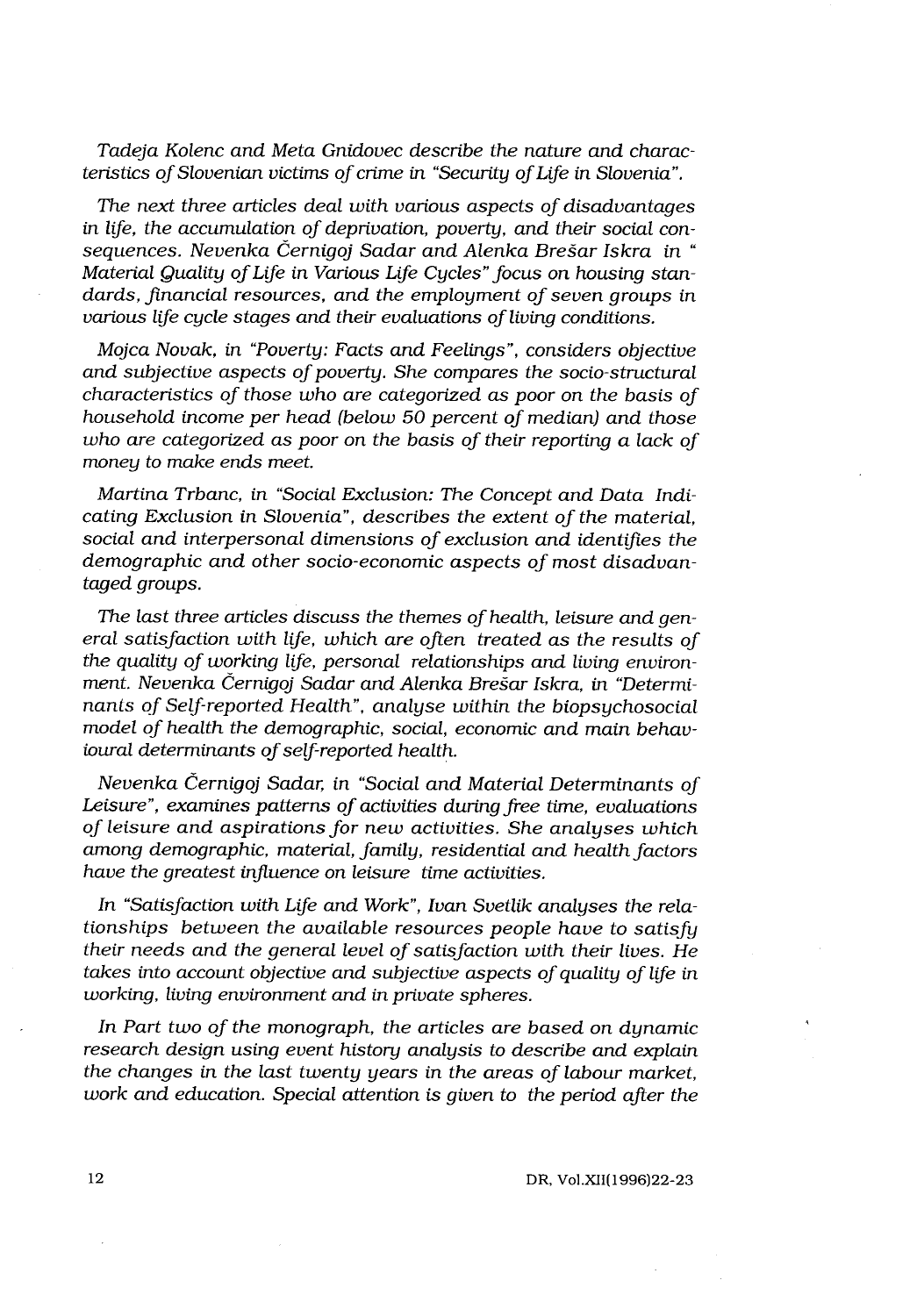independence of Slovenia and the transition to a market economy accompanied by privatisation processes and radical changes in all areas of social policy.

Sonja Drobnič in "Labour Market Dynamic in Slovenia: Transitions from Unemployment" analyses the characteristics of unemployment episodes and factors influencing the transition from unemployment. The author also gives a short description of event history analysis approach.

Vojko Antončič and Meta Gnidovec in "Work Career Defined by Autonomy in Work" describe the process of changing autonomy in work and factors influencing changes in autonomy status.

In "Investment in Education and Training and Shifts Between Jobs in the Slovenian Labour market", by Angela Ivančič the characteristics of transition rates from one job to another, intra-firm and interfirm job shifts and the influence of demographic, cohorts, period, educational, occupational factors on these transitions are presented.

In most articles the basic demographic and social stratification dimensions are taken into account. The gender dimension is discussed in the articles on security, poverty, social exclusion, health, leisure, unemployment, autonomy in work and education.

### DR, Vol.XII(1996)22-23 13